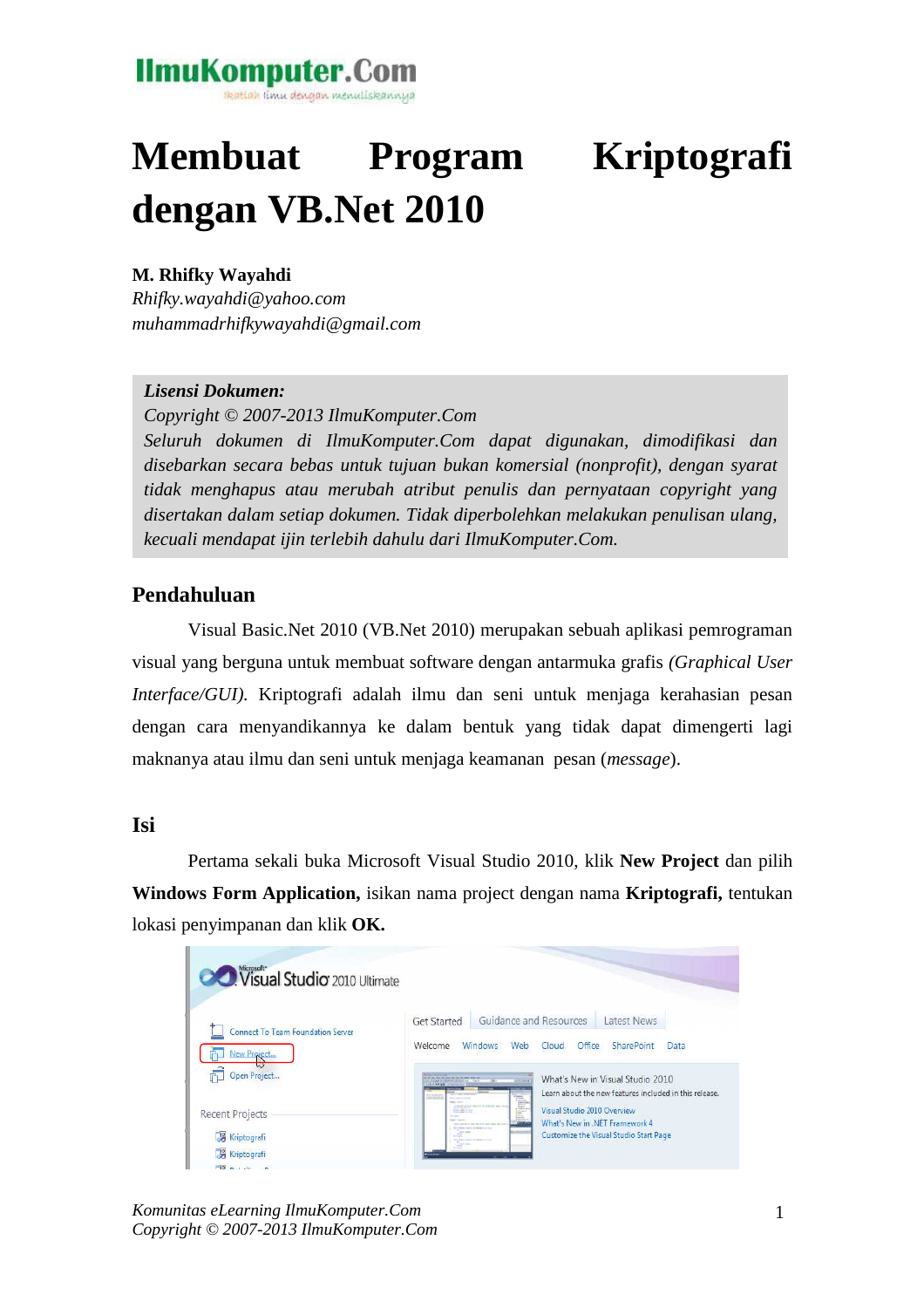reation i'mu dengan menuliskannya

| <b>Recent Templates</b>                                       | .NET Framework 4<br>Sort by: Default                                        | $\blacksquare$      | ٩<br>Search Installed Templates                                           |
|---------------------------------------------------------------|-----------------------------------------------------------------------------|---------------------|---------------------------------------------------------------------------|
| <b>Installed Templates</b><br>A Visual Basic                  | $\mathbf{E}^{\mathbf{V}_{\mathbf{B}}}$<br><b>Windows Forms Application</b>  | <b>Visual Basic</b> | <b>Type: Visual Basic</b><br>A project for creating an application with a |
| <b>Windows</b><br>Web                                         | $\overset{-V_{\tiny{\text{B}}}}{\longrightarrow}$<br><b>WPF Application</b> | <b>Visual Basic</b> | Windows user interface                                                    |
| <b><i>t</i></b> Office<br>Cloud                               | $\frac{a}{\Box}$<br><b>Console Application</b>                              | <b>Visual Basic</b> |                                                                           |
| Reporting<br><b>SharePoint</b><br>Silverlight                 | Class Library                                                               | <b>Visual Basic</b> |                                                                           |
| Test<br><b>WCF</b>                                            | 티<br>$\overline{\infty}$<br>WPF Browser Application<br>$V_{\rm B}$          | <b>Visual Basic</b> |                                                                           |
| Workflow<br>Visual C#                                         | <b>Empty Project</b><br>$V_B$                                               | <b>Visual Basic</b> |                                                                           |
| $V$ isual C++<br>$V$ isual F#                                 | $\frac{1}{12}$ <sup>VB</sup><br><b>Windows Service</b>                      | <b>Visual Basic</b> |                                                                           |
| <b>D</b> Other Project Types<br>Database<br>Modeling Projects | $-V_B$<br>WPF Custom Control Library                                        | Visual Basic        |                                                                           |
| <b>Online Templates</b>                                       | $\rightarrow$<br>WPF User Control Library                                   | Visual Basic        |                                                                           |
| Kriptografi<br>Name:                                          |                                                                             |                     |                                                                           |
| D:\<br>Location:                                              |                                                                             | ۰                   | Browse                                                                    |
| Solution name:<br>Kriptografi                                 |                                                                             |                     | √ Create directory for solution<br>Add to source control                  |

Maka akan tampil sebuah form dengan nama **Form1,** lalu tambahkan **4 buah GroupBox, 2 buah ComboBox, 3 buah Label, 2 buah TextBox, 3 buah Button** dan **1 buah Timer,** dan tempatkan tools tersebut seperti gambar di bawah ini.

| $\mathbf{e}_{\alpha}^{\square}$ Form1 |                        |         | $\Box$ ex |
|---------------------------------------|------------------------|---------|-----------|
| GroupBox1<br>$\blacktriangledown$     | Group Box 2<br>Label1  |         |           |
| Group Box 3<br>$\blacktriangledown$   | Label <sub>2</sub>     |         |           |
| Label3                                | Group Box 4<br>Button1 | Button2 | Button3   |
|                                       |                        | ۰œ      |           |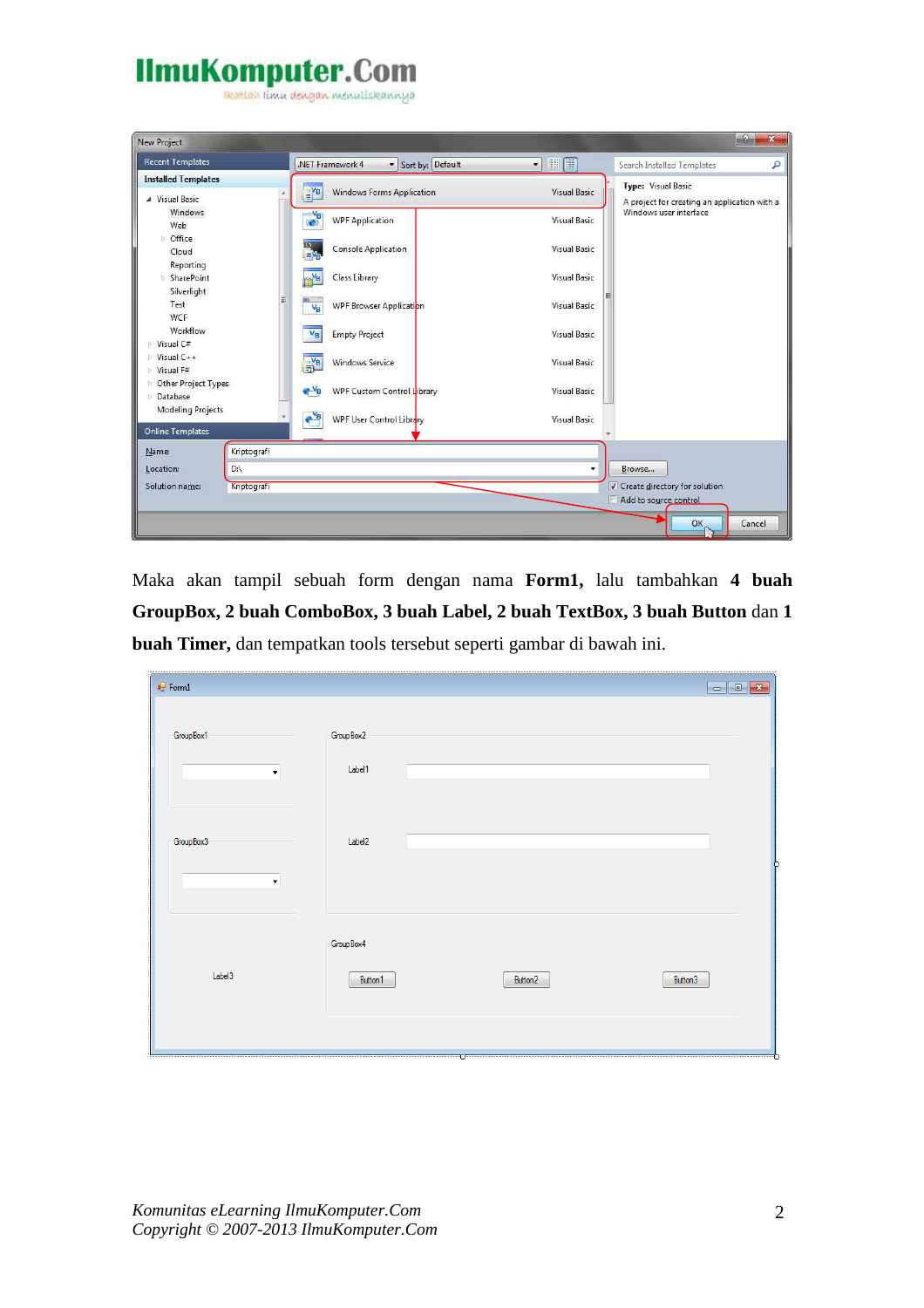

Lalu gantilah properti tools-tools atau komponen tersebut sesuai dengan tabel berikut.

| <b>Komponen</b>    | <b>Properties</b> | <b>Nilai</b>                      |
|--------------------|-------------------|-----------------------------------|
| Label1             | <b>Text</b>       | Plaintext                         |
|                    | Font              | Monotype Corsiva, Bold Italic, 20 |
| Label <sub>2</sub> | <b>Text</b>       | Ciphertext                        |
|                    | Font              | Monotype Corsiva, Bold Italic, 20 |
| Label <sub>3</sub> | <b>Name</b>       | <b>lblJam</b>                     |
|                    | Font              | Modern No. 20, Bold, 20           |
| GroupBox1          | <b>Text</b>       | Kategori                          |
|                    | Font              | Monotype Corsiva, Italic, 20      |
| GroupBox2          | <b>Text</b>       | <b>Masukkan Kalimat</b>           |
|                    | Font              | Monotype Corsiva, Italic, 20      |
| GroupBox3          | <b>Text</b>       | Kunci                             |
|                    | Font              | Monotype Corsiva, Italic, 20      |
| GroupBox4          | <b>Text</b>       | <b>Proses</b>                     |
|                    | Font              | Monotype Corsiva, Italic, 20      |
| ComboBox1          | Name              | cboKategori                       |
|                    | Font              | Monotype Corsiva, Italic, 20      |
| ComboBox2          | Name              | choKunci                          |
|                    | Font              | Monotype Corsiva, Italic, 20      |
| TextBox1           | Name              | txtPlaintext                      |
|                    | Font              | Times New Roman, 16               |
|                    | Multiline         | True                              |
|                    | <b>ScrollBars</b> | Vertical                          |
| TextBox2           | <b>Name</b>       | txtCiphertext                     |
|                    | Font              | Times New Roman, 16               |
|                    | <b>Multiline</b>  | <b>True</b>                       |
|                    | <b>ScrollBars</b> | Vertical                          |
| <b>Button1</b>     | Name              | btEnkrip                          |
|                    | <b>Text</b>       | <b>&amp;ENKRIPSI</b>              |
|                    | Font              | Monotype Corsiva, Bold Italic, 20 |
|                    | Cursor            | Hand                              |
| <b>Button2</b>     | <b>Name</b>       | btDekrip                          |
|                    | <b>Text</b>       | <b>&amp;DEKRIPSI</b>              |
|                    | Font              | Monotype Corsiva, Bold Italic, 20 |
|                    | <b>Cursor</b>     | Hand                              |
| Button3            | Name              | btHapus                           |
|                    | <b>Text</b>       | <b>&amp;HAPUS</b>                 |
|                    | Font              | Monotype Corsiva, Bold Italic, 20 |
|                    | Cursor            | Hand                              |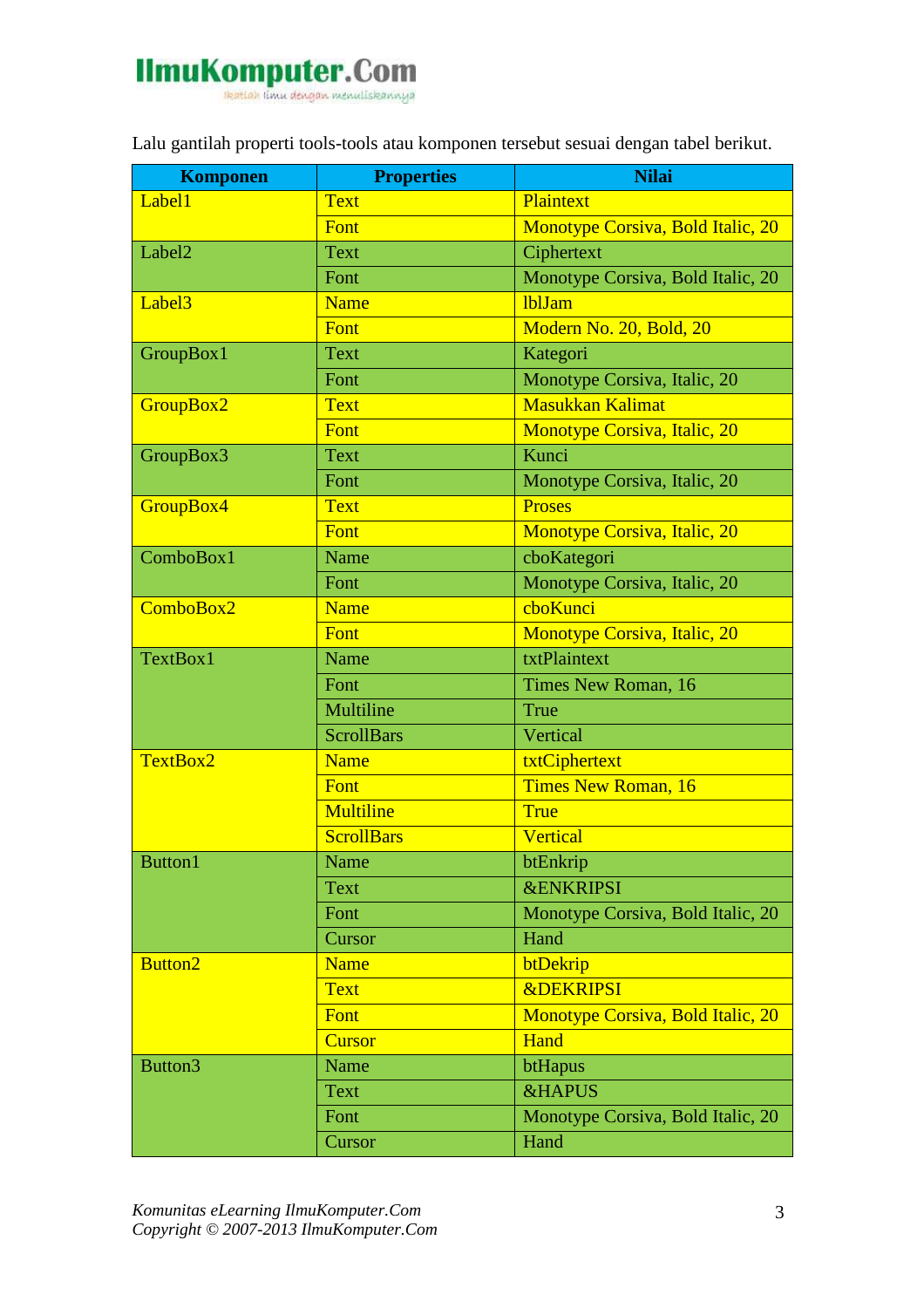reation timu dengan menuliskannya

| Timer1 | <b>Enabled</b>       | True                |
|--------|----------------------|---------------------|
| Form 1 | Text                 | PROGRAM KRIPTOGRAFI |
|        | MaximizeBox          | False               |
|        | <b>Size</b>          | 1365, 740           |
|        | <b>StartPosition</b> | <b>CenterScreen</b> |

Untuk menjadikan interface program yang kita rancang lebih menarik dan lebih bagus, anda dapat menambahkan beberapa tools atau gambar sesuai dengan yang anda inginkan, tunjukkan kreasi anda.

Maka tampilan program Kriptografi lebih kurang akan seperti gambar di bawah ini.

| $\overline{g}$                     | PROGRAM KRIPTOGRAFI                                                | 000                 |
|------------------------------------|--------------------------------------------------------------------|---------------------|
| -Kategori                          | -Masukkan Kalimat-                                                 |                     |
| $\left  \frac{1}{\lambda} \right $ | Plaintext                                                          | $\blacktriangle$    |
|                                    |                                                                    | $\widetilde{\star}$ |
| - Kunci                            | Ciphertext                                                         | $\blacktriangle$    |
| $\left  \mathbf{t} \right $        |                                                                    | ¥                   |
|                                    |                                                                    |                     |
| Label <sub>3</sub>                 | Proses                                                             |                     |
| HACHer                             | $\mathbb{R}$<br><b>ENKRIPSI</b><br>$\mathbb{R}$<br><b>DEKRIPSI</b> | $\circ$<br>HAPUS    |
|                                    | Developed By: Muhammad Rhifky Wayahdi                              |                     |

Tahap selanjutnya kita telah siap untuk memasukkan codding pada form yang telah kita desain sebelumnya. Double click pada **Form1,** kemudian ketikkan codding di bawah ini:

```
Public Class Form1
   Private Sub Form1_Load(ByVal sender As System.Object, ByVal e As System.EventArgs) 
Handles MyBase.Load 
     cboKategori.Text = "--Pilih--"
     cboKategori.Items.Add("Enkripsi") 
     cboKategori.Items.Add("Dekripsi") 
     cboKunci.Text = "--Pilih--"
     cboKunci.Items.Add("A") 
     cboKunci.Items.Add("B") 
     cboKunci.Items.Add("C") 
     cboKunci.Items.Add("D")
```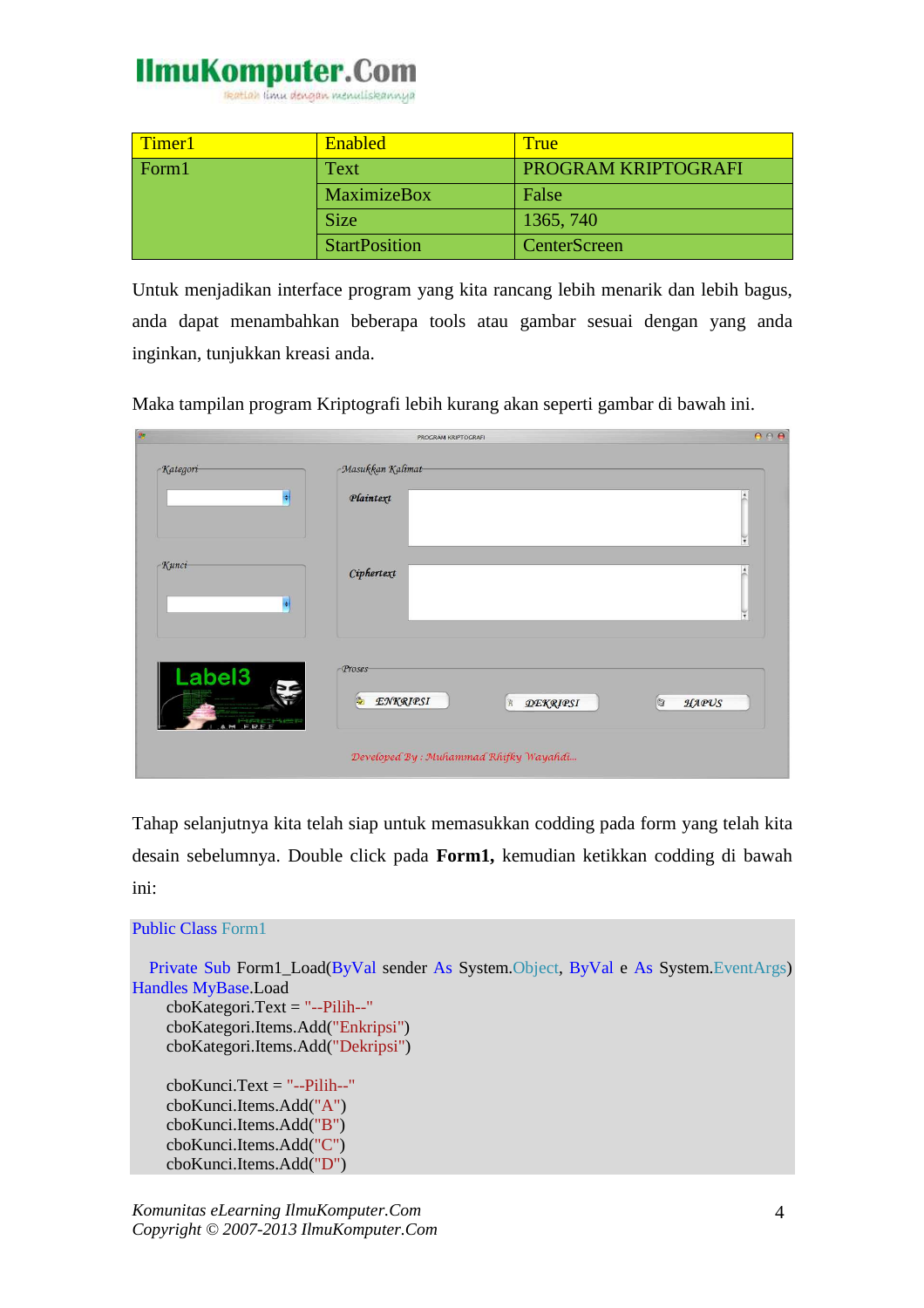reation timu dengan menuliskannya

 cboKunci.Items.Add("E") cboKunci.Items.Add("F") cboKunci.Items.Add("G") cboKunci.Items.Add("H") cboKunci.Items.Add("I") cboKunci.Items.Add("J") cboKunci.Items.Add("K") cboKunci.Items.Add("L") cboKunci.Items.Add("M") cboKunci.Items.Add("N") cboKunci.Items.Add("O") cboKunci.Items.Add("P") cboKunci.Items.Add("Q") cboKunci.Items.Add("R") cboKunci.Items.Add("S") cboKunci.Items.Add("T") cboKunci.Items.Add("U") cboKunci.Items.Add("V") cboKunci.Items.Add("W") cboKunci.Items.Add("X") cboKunci.Items.Add("Y") cboKunci.Items.Add("Z")  $cboKategori.Enabeled = True$  $cboKunci.Enabeled = False$  $txtPlaintext$  Enabled = False  $txtClientext.Enabeled = False$  $btEnkrip.Enabeled = False$  $btDekrip.Enabeled = False$  $btHapus.Enabeled = False$ End Sub

Kemudian double click **cboKategori** dan ketikkan codding di bawah ini.

```
Private Sub cboKategori_SelectedIndexChanged(ByVal sender As System.Object, ByVal e As
System.EventArgs) Handles cboKategori.SelectedIndexChanged 
     If (cboKategori.SelectedItem = "Enkripsi") Then
       cboKunci.Enabeled = True cboKunci.Focus() 
       txtPlaintext.Enabeled = FalsetxtClientext.Enabeled = FalsebtEnkrip.Enabeled = FalsebtDekrip.Enabeled = FalsebtHapus.Enabeled = False ElseIf (cboKategori.SelectedItem = "Dekripsi") Then
       cboKunci.Enabeled = True cboKunci.Focus() 
       txtPlaintext.Enabeled = False txtCiphertext.Enabled = False
       btEnkrip.Enabeled = FalsebtDekrip.Enabeled = FalsebtHapus.Enabeled = False
```

```
 End If
```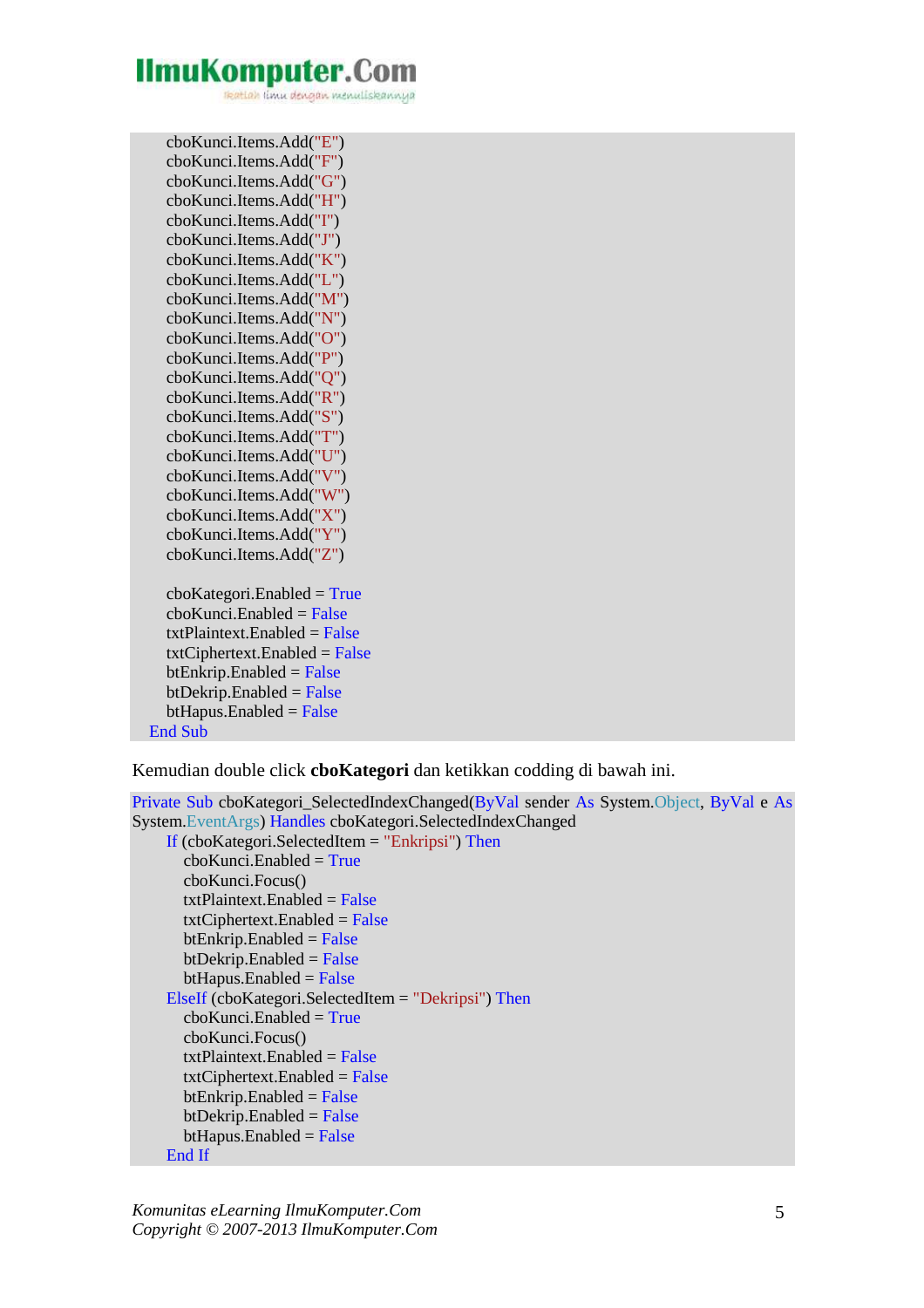reation timu dengan menuliskannya

#### End Sub

Kemudian double click **cboKunci** dan ketikkan codding di bawah ini.

| Private Sub cboKunci_SelectedIndexChanged(ByVal sender As System.Object, ByVal e As |            |            |     |                                                                                                 |                 |                 |                 |
|-------------------------------------------------------------------------------------|------------|------------|-----|-------------------------------------------------------------------------------------------------|-----------------|-----------------|-----------------|
| System.EventArgs) Handles cboKunci.SelectedIndexChanged                             |            |            |     |                                                                                                 |                 | "A"             |                 |
|                                                                                     |            | "Enkripsi" | And | If $(cboKategori.SelectedItem = "Enkripsi" And cobKunci.SelectedItem)$<br>cboKunci.SelectedItem |                 | $\equiv$<br>"B" | Or<br><b>Or</b> |
| cboKategori.SelectedItem<br>cboKategori.SelectedItem                                | $=$<br>$=$ | "Enkripsi" | And | cboKunci.SelectedItem                                                                           | $\equiv$<br>$=$ | "C"             | <b>Or</b>       |
| cboKategori.SelectedItem                                                            | $=$        | "Enkripsi" | And | cboKunci.SelectedItem                                                                           | $=$             | "D"             | <b>Or</b>       |
| cboKategori.SelectedItem                                                            | $=$        | "Enkripsi" | And | cboKunci.SelectedItem                                                                           | $=$             | "E"             | <b>Or</b>       |
| cboKategori.SelectedItem                                                            | $=$        | "Enkripsi" | And | cboKunci.SelectedItem                                                                           | $=$             | "F"             | <b>Or</b>       |
| cboKategori.SelectedItem                                                            | $=$        | "Enkripsi" | And | cboKunci.SelectedItem                                                                           | $=$             | "G"             | <b>Or</b>       |
| cboKategori.SelectedItem                                                            | $=$        | "Enkripsi" | And | cboKunci.SelectedItem                                                                           | $=$             | "H"             | <b>Or</b>       |
| cboKategori.SelectedItem                                                            | $=$        | "Enkripsi" | And | cboKunci.SelectedItem                                                                           | $=$             | "I"             | <b>Or</b>       |
| cboKategori.SelectedItem                                                            | $=$        | "Enkripsi" | And | cboKunci.SelectedItem                                                                           | $=$             | "J"             | <b>Or</b>       |
| cboKategori.SelectedItem                                                            | $=$        | "Enkripsi" | And | cboKunci.SelectedItem                                                                           | $=$             | "K"             | <b>Or</b>       |
| cboKategori.SelectedItem                                                            | $=$        | "Enkripsi" | And | cboKunci.SelectedItem                                                                           | $=$             | "L"             | <b>Or</b>       |
| cboKategori.SelectedItem                                                            | $=$        | "Enkripsi" | And | cboKunci.SelectedItem                                                                           | $=$             | "M"             | <b>Or</b>       |
| cboKategori.SelectedItem                                                            | $=$        | "Enkripsi" | And | cboKunci.SelectedItem                                                                           | $=$             | "N"             | <b>Or</b>       |
| cboKategori.SelectedItem                                                            | $=$        | "Enkripsi" | And | cboKunci.SelectedItem                                                                           | $=$             | "O"             | <b>Or</b>       |
| cboKategori.SelectedItem                                                            | $=$        | "Enkripsi" | And | cboKunci.SelectedItem                                                                           | $=$             | "P"             | <b>Or</b>       |
| cboKategori.SelectedItem                                                            | $=$        | "Enkripsi" | And | cboKunci.SelectedItem                                                                           | $=$             | "Q"             | <b>Or</b>       |
| cboKategori.SelectedItem                                                            | $=$        | "Enkripsi" | And | cboKunci.SelectedItem                                                                           | $=$             | "R"             | <b>Or</b>       |
| cboKategori.SelectedItem                                                            | $=$        | "Enkripsi" | And | cboKunci.SelectedItem                                                                           | $=$             | "S"             | <b>Or</b>       |
| cboKategori.SelectedItem                                                            | $=$        | "Enkripsi" | And | cboKunci.SelectedItem                                                                           | $=$             | "T"             | <b>Or</b>       |
| cboKategori.SelectedItem                                                            | $=$        | "Enkripsi" | And | cboKunci.SelectedItem                                                                           | $=$             | "U"             | <b>Or</b>       |
| cboKategori.SelectedItem                                                            | $=$        | "Enkripsi" | And | cboKunci.SelectedItem                                                                           | $=$             | "V"             | <b>Or</b>       |
| cboKategori.SelectedItem                                                            | $=$        | "Enkripsi" | And | cboKunci.SelectedItem                                                                           | $=$             | "W"             | <b>Or</b>       |
| cboKategori.SelectedItem                                                            | $=$        | "Enkripsi" | And | cboKunci.SelectedItem                                                                           | $=$             | "X"             | <b>Or</b>       |
| cboKategori.SelectedItem                                                            | $=$        | "Enkripsi" | And | cboKunci.SelectedItem                                                                           | $=$             | "Y"             | <b>Or</b>       |
| cboKategori.SelectedItem = "Enkripsi" And cboKunci.SelectedItem = "Z") Then         |            |            |     |                                                                                                 |                 |                 |                 |
| $txtPlaintext.Enabeled = True$                                                      |            |            |     |                                                                                                 |                 |                 |                 |
| txtPlaintext.Focus()                                                                |            |            |     |                                                                                                 |                 |                 |                 |
| $txtCiphertext. Enabled = True$                                                     |            |            |     |                                                                                                 |                 |                 |                 |
| $btEnkrip.Enabeled = True$                                                          |            |            |     |                                                                                                 |                 |                 |                 |
| $btDekrip.Enabeled = False$                                                         |            |            |     |                                                                                                 |                 |                 |                 |
| $btHapus.Enabeled = False$                                                          |            |            |     |                                                                                                 |                 |                 |                 |
| Else                                                                                |            |            |     |                                                                                                 |                 |                 |                 |
| $txtPlaintext.Enabeled = True$                                                      |            |            |     |                                                                                                 |                 |                 |                 |
| $txtCiphertext. Enabeled = True$                                                    |            |            |     |                                                                                                 |                 |                 |                 |
| txtCiphertext.Focus()                                                               |            |            |     |                                                                                                 |                 |                 |                 |
| $btEnkrip.Enabeled = False$                                                         |            |            |     |                                                                                                 |                 |                 |                 |
| $btDekrip.Enabeled = True$                                                          |            |            |     |                                                                                                 |                 |                 |                 |
| $btHapus.Enabeled = False$                                                          |            |            |     |                                                                                                 |                 |                 |                 |
| End If                                                                              |            |            |     |                                                                                                 |                 |                 |                 |
| <b>End Sub</b>                                                                      |            |            |     |                                                                                                 |                 |                 |                 |

Kemudian double click **btEnkrip** dan ketikkan codding di bawah ini.

Private Sub btEnkrip\_Click(ByVal sender As System.Object, ByVal e As System.EventArgs) Handles btEnkrip.Click

Dim alphabet As Integer = Val(cboKunci.SelectedItem)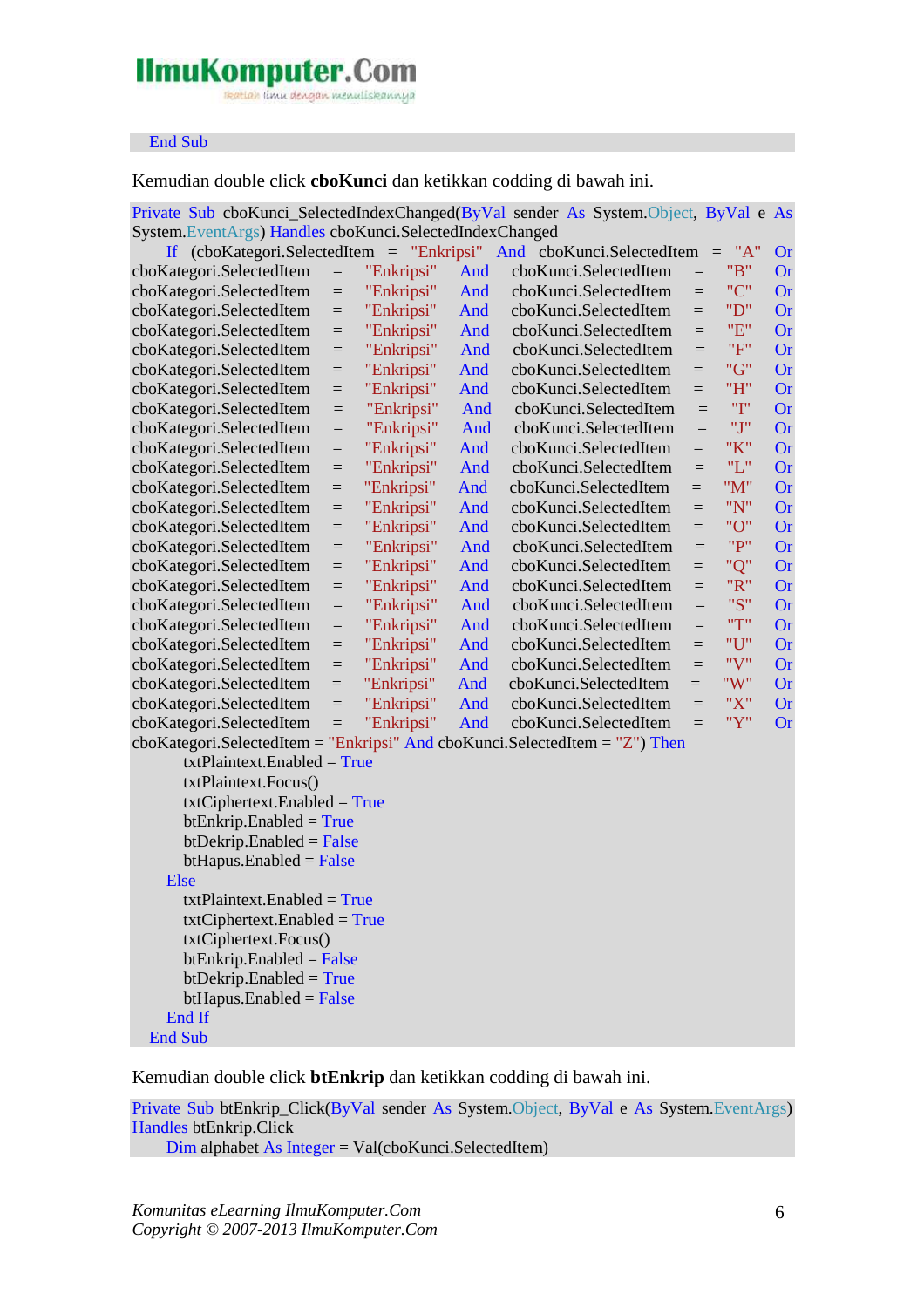reation timu dengan menuliskannya

 Dim Enkripsi, Input, Output As String Dim Panjang\_Input As Integer  $Input = txtPlaintext.Text$ Output  $=$  "" Panjang\_Input = Len(txtPlaintext.Text) If (cboKunci.SelectedItem = "A") Then alphabet  $= 1$  ElseIf (cboKunci.SelectedItem = "B") Then alphabet  $= 2$  ElseIf (cboKunci.SelectedItem = "C") Then alphabet  $= 3$  ElseIf (cboKunci.SelectedItem = "D") Then alphabet  $= 4$  ElseIf (cboKunci.SelectedItem = "E") Then alphabet  $= 5$  ElseIf (cboKunci.SelectedItem = "F") Then alphabet  $= 6$  ElseIf (cboKunci.SelectedItem = "G") Then alphabet  $= 7$  ElseIf (cboKunci.SelectedItem = "H") Then alphabet  $= 8$  ElseIf (cboKunci.SelectedItem = "I") Then alphabet  $= 9$  ElseIf (cboKunci.SelectedItem = "J") Then alphabet  $= 10$  ElseIf (cboKunci.SelectedItem = "K") Then alphabet  $= 11$  ElseIf (cboKunci.SelectedItem = "L") Then alphabet  $= 21$  ElseIf (cboKunci.SelectedItem = "M") Then alphabet  $= 13$  ElseIf (cboKunci.SelectedItem = "N") Then alphabet  $= 14$  ElseIf (cboKunci.SelectedItem = "O") Then alphabet  $= 15$  ElseIf (cboKunci.SelectedItem = "P") Then alphabet  $= 16$  ElseIf (cboKunci.SelectedItem = "Q") Then alphabet  $= 17$  ElseIf (cboKunci.SelectedItem = "R") Then alphabet  $= 18$  ElseIf (cboKunci.SelectedItem = "S") Then alphabet  $= 19$  ElseIf (cboKunci.SelectedItem = "T") Then alphabet  $= 20$  ElseIf (cboKunci.SelectedItem = "U") Then alphabet  $= 21$  ElseIf (cboKunci.SelectedItem = "V") Then alphabet  $= 22$  ElseIf (cboKunci.SelectedItem = "W") Then alphabet  $= 23$ ElseIf (cboKunci.SelectedItem  $=$  "X") Then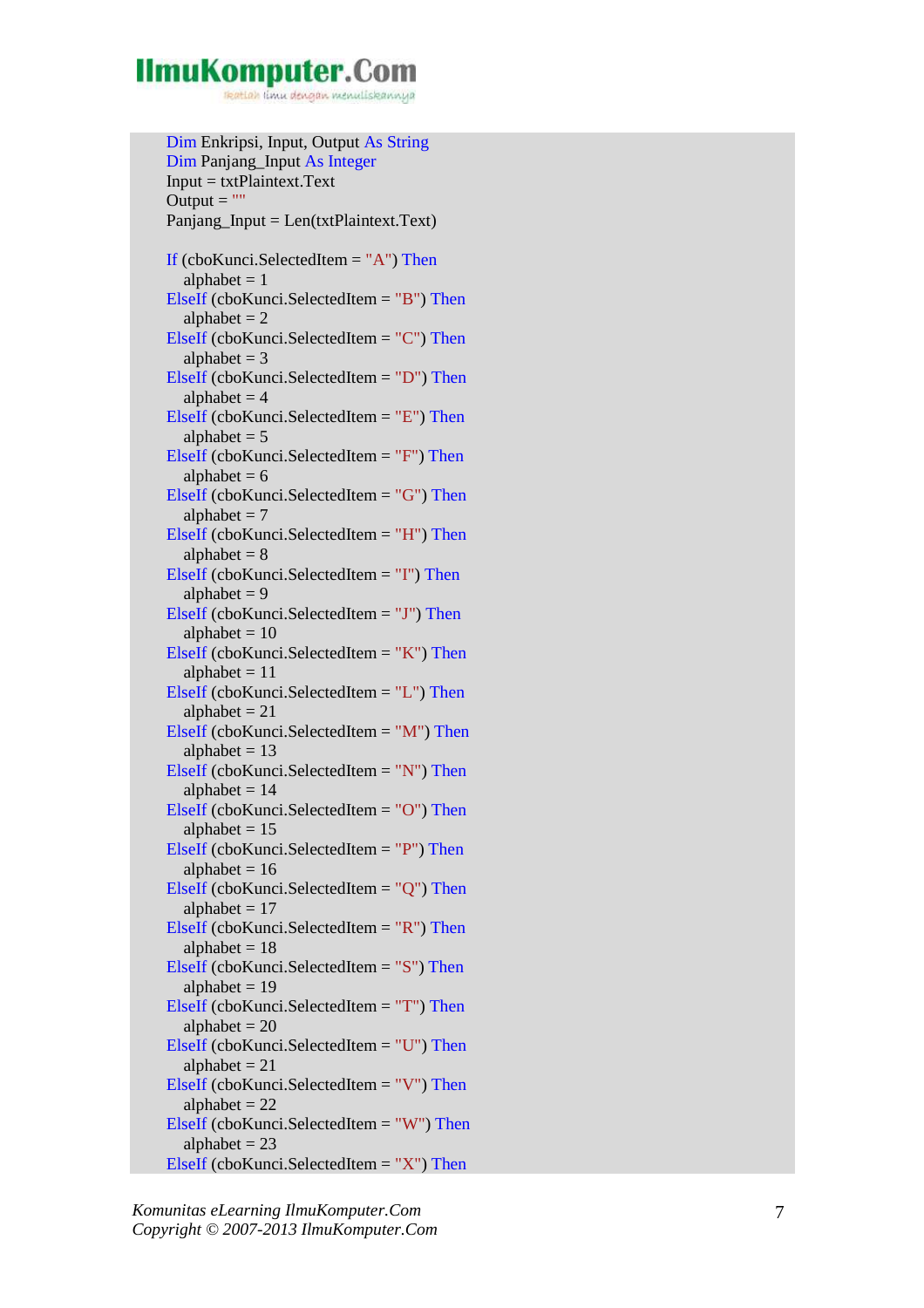reation imu dengan menuliskannya

```
alphabet = 24 ElseIf (cboKunci.SelectedItem = "Y") Then
    alphabet = 25 Else
    alphabet = 26 End If
  For i = 1 To Panjang_Input
    Enkripsi = Mid(Input, i, 1)Enkripsi = Asc(Enkripsi)Enkripsi = (Enkripsi + alphabet)Enkripsi = Chr(Enkripsi)Output = Output & Enkripsi Next i 
  txtClientext.Text = Output End Sub
```
Kemudian double click **btDekrip** dan ketikkan codding di bawah ini.

```
Private Sub btDekrip_Click(ByVal sender As System.Object, ByVal e As System.EventArgs) 
Handles btDekrip.Click 
      Dim alphabet As Integer = Val(cboKunci.SelectedItem) 
      Dim Dekripsi, Input, Output As String
      Dim Panjang_Input As Integer
      Input = txtCiphertext.Text 
     Output = ""
      Panjang_Input = Len(txtCiphertext.Text) 
    If (cboKunci.SelectedItem = "A") Then
       alphabet = 1 ElseIf (cboKunci.SelectedItem = "B") Then
       alphabet = 2 ElseIf (cboKunci.SelectedItem = "C") Then
       alphabet = 3 ElseIf (cboKunci.SelectedItem = "D") Then
       alphabet = 4 ElseIf (cboKunci.SelectedItem = "E") Then
       alphabet = 5 ElseIf (cboKunci.SelectedItem = "F") Then
       alphabet = 6 ElseIf (cboKunci.SelectedItem = "G") Then
       alphabet = 7 ElseIf (cboKunci.SelectedItem = "H") Then
       alphabet = 8 ElseIf (cboKunci.SelectedItem = "I") Then
       alphabet = 9 ElseIf (cboKunci.SelectedItem = "J") Then
       alphabet = 10 ElseIf (cboKunci.SelectedItem = "K") Then
       alphabet = 11 ElseIf (cboKunci.SelectedItem = "L") Then
       alphabet = 21
```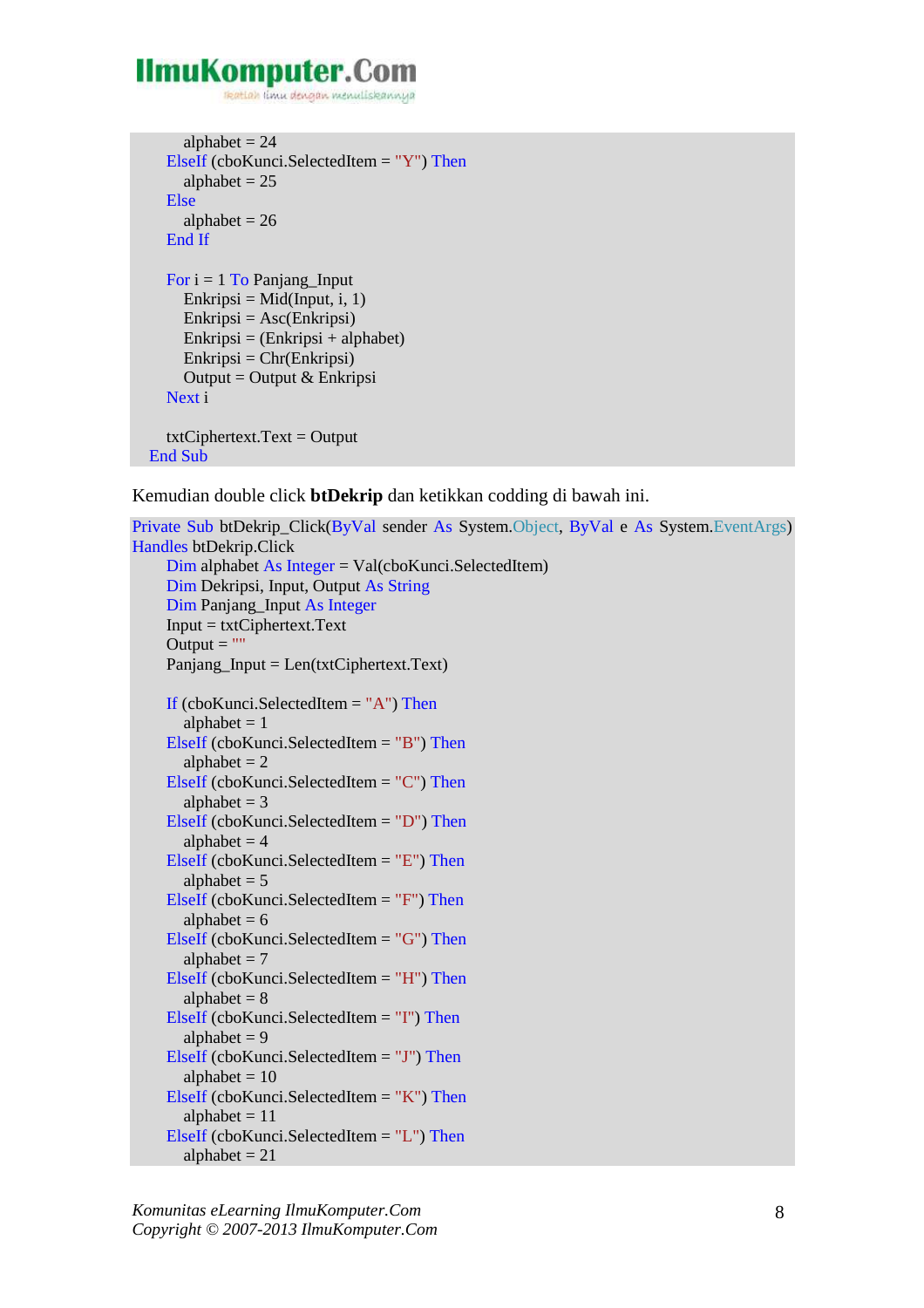reation timu dengan menuliskannya

```
 ElseIf (cboKunci.SelectedItem = "M") Then
  alphabet = 13 ElseIf (cboKunci.SelectedItem = "N") Then
  alphabet = 14 ElseIf (cboKunci.SelectedItem = "O") Then
  alphabet = 15 ElseIf (cboKunci.SelectedItem = "P") Then
  alphabet = 16 ElseIf (cboKunci.SelectedItem = "Q") Then
  alphabet = 17 ElseIf (cboKunci.SelectedItem = "R") Then
  alphabet = 18 ElseIf (cboKunci.SelectedItem = "S") Then
  alphabet = 19 ElseIf (cboKunci.SelectedItem = "T") Then
  alphabet = 20 ElseIf (cboKunci.SelectedItem = "U") Then
  alphabet = 21 ElseIf (cboKunci.SelectedItem = "V") Then
  alphabet = 22 ElseIf (cboKunci.SelectedItem = "W") Then
  alphabet = 23ElseIf (cboKunci.SelectedItem = "X") Then
  alphabet = 24 ElseIf (cboKunci.SelectedItem = "Y") Then
  alphabet = 25 Else
  alphabet = 26 End If
For i = 1 To Panjang Input
  Dekripsi = Mid(Input, i, 1)Dekripsi = <math>Asc(Dekripsi) Dekripsi = (Dekripsi - alphabet) 
  Dekripsi = Chr(Dekripsi)Output = Output & Dekripsi
 Next i 
txtPlaintext.Text = Output
```
End Sub

Kemudian double click **btHapus** dan ketikkan codding di bawah ini.

```
Private Sub btHapus_Click(ByVal sender As System.Object, ByVal e As System.EventArgs) 
Handles btHapus.Click 
      txtPlaintext.Text = ""
      txtCiphertext.Text = ""
     If (cboKategori.Text = "Enkripsi") Then txtPlaintext.Focus() 
      Else
        txtCiphertext.Focus() 
      End If
   End Sub
```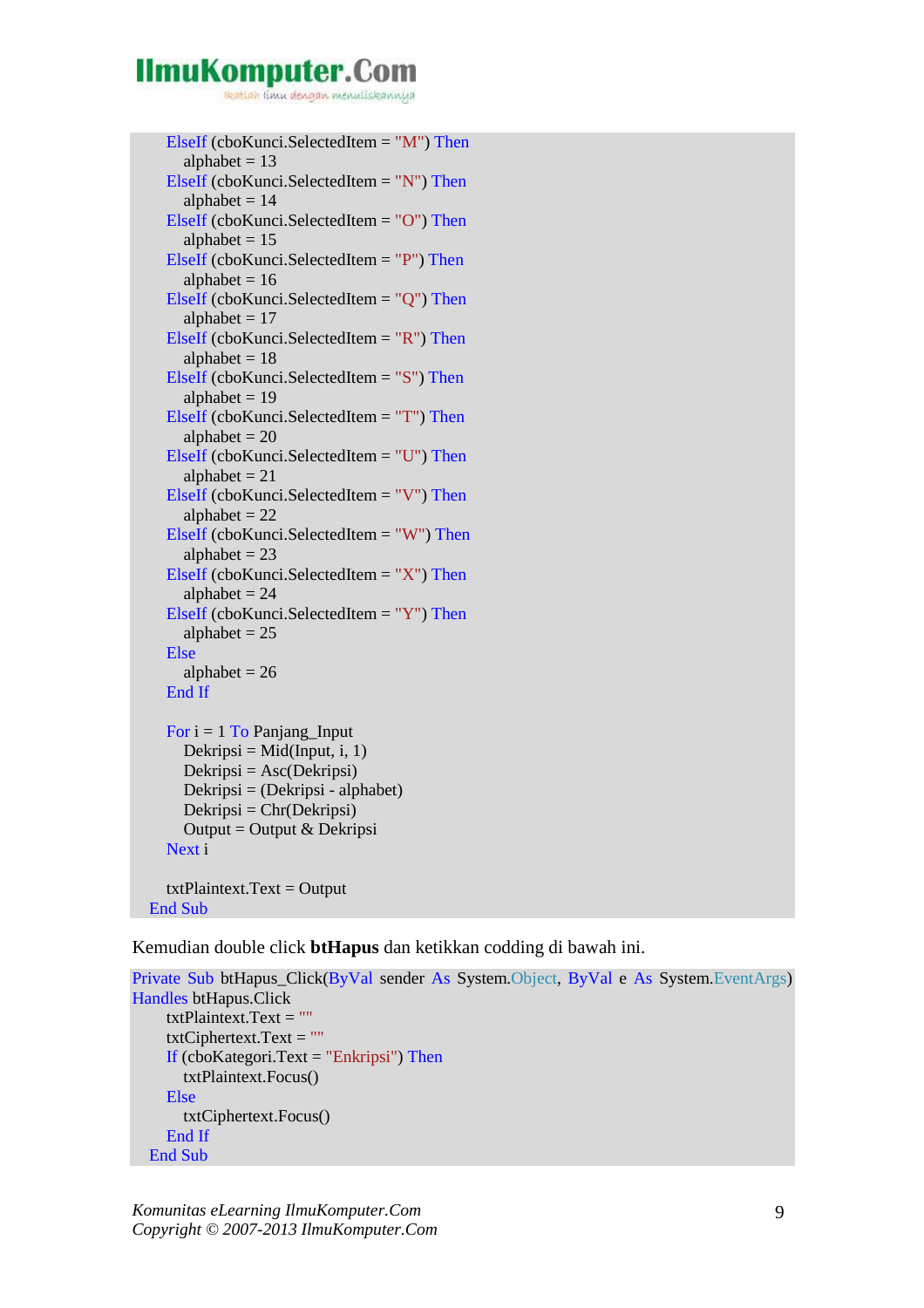

Kemudian double click **txtPlaintext** dan ketikkan codding di bawah ini.

```
Private Sub txtPlaintext_TextChanged(ByVal sender As System.Object, ByVal e As
System.EventArgs) Handles txtPlaintext.TextChanged 
    If (txtPlaintext.Text = "") Then
      btHapus.Enabeled = False Else
      btHapus.Enabeled = True End If
   End Sub
```
Kemudian double click **txtCiphertext** dan ketikkan codding di bawah ini.

```
Private Sub txtCiphertext_TextChanged(ByVal sender As System.Object, ByVal e As
System.EventArgs) Handles txtCiphertext.TextChanged 
    If (txtCiphertext.Text = "") Then
      btHapus.Enabled = False
     Else
      btHapus.Enabeled = True End If
   End Sub
```
Kemudian double click **Timer1** dan ketikkan codding di bawah ini.

```
Private Sub Timer1_Tick(ByVal sender As System.Object, ByVal e As System.EventArgs) 
Handles Timer1.Tick 
     lblJam.Text = Format(Now, "h:mm:ss tt") 
   End Sub 
End Class
```
Setelah selesai berurusan dengan codding-codding, saatnya kita melakukan uji coba dengan cara tekan tombol **F5** di keyboard, maka akan tampil Program Kriptografi yang telah kita kerjakan. Lihat gambar di bawah ini.

| $B_{\rm C}$               | PROGRAM KRIPTOGRAFI                               | 000                                                                                                                                                                                                                                                                                                                                                          |
|---------------------------|---------------------------------------------------|--------------------------------------------------------------------------------------------------------------------------------------------------------------------------------------------------------------------------------------------------------------------------------------------------------------------------------------------------------------|
| $-Kategori$               | Masukkan Kalimat                                  |                                                                                                                                                                                                                                                                                                                                                              |
| Pilih-<br>H               | Plaintext                                         |                                                                                                                                                                                                                                                                                                                                                              |
|                           |                                                   | F                                                                                                                                                                                                                                                                                                                                                            |
| $-K$ unci                 | Ciphertext                                        | A                                                                                                                                                                                                                                                                                                                                                            |
| $Pilih-$<br>$\frac{1}{2}$ |                                                   | ¥                                                                                                                                                                                                                                                                                                                                                            |
| 7:03:23 PM                | -Proses-                                          |                                                                                                                                                                                                                                                                                                                                                              |
|                           | $\mathbb{Q}$<br>ENKRIPSI<br><b>DEKRIPSI</b><br>R. | $\begin{picture}(120,20) \put(0,0){\line(1,0){10}} \put(15,0){\line(1,0){10}} \put(15,0){\line(1,0){10}} \put(15,0){\line(1,0){10}} \put(15,0){\line(1,0){10}} \put(15,0){\line(1,0){10}} \put(15,0){\line(1,0){10}} \put(15,0){\line(1,0){10}} \put(15,0){\line(1,0){10}} \put(15,0){\line(1,0){10}} \put(15,0){\line(1,0){10}} \put(15,0){\line($<br>HAPUS |
| REFARED                   | $\mathbb D$                                       |                                                                                                                                                                                                                                                                                                                                                              |
|                           | Developed By: Muhammad Rhifky Wayahdi             |                                                                                                                                                                                                                                                                                                                                                              |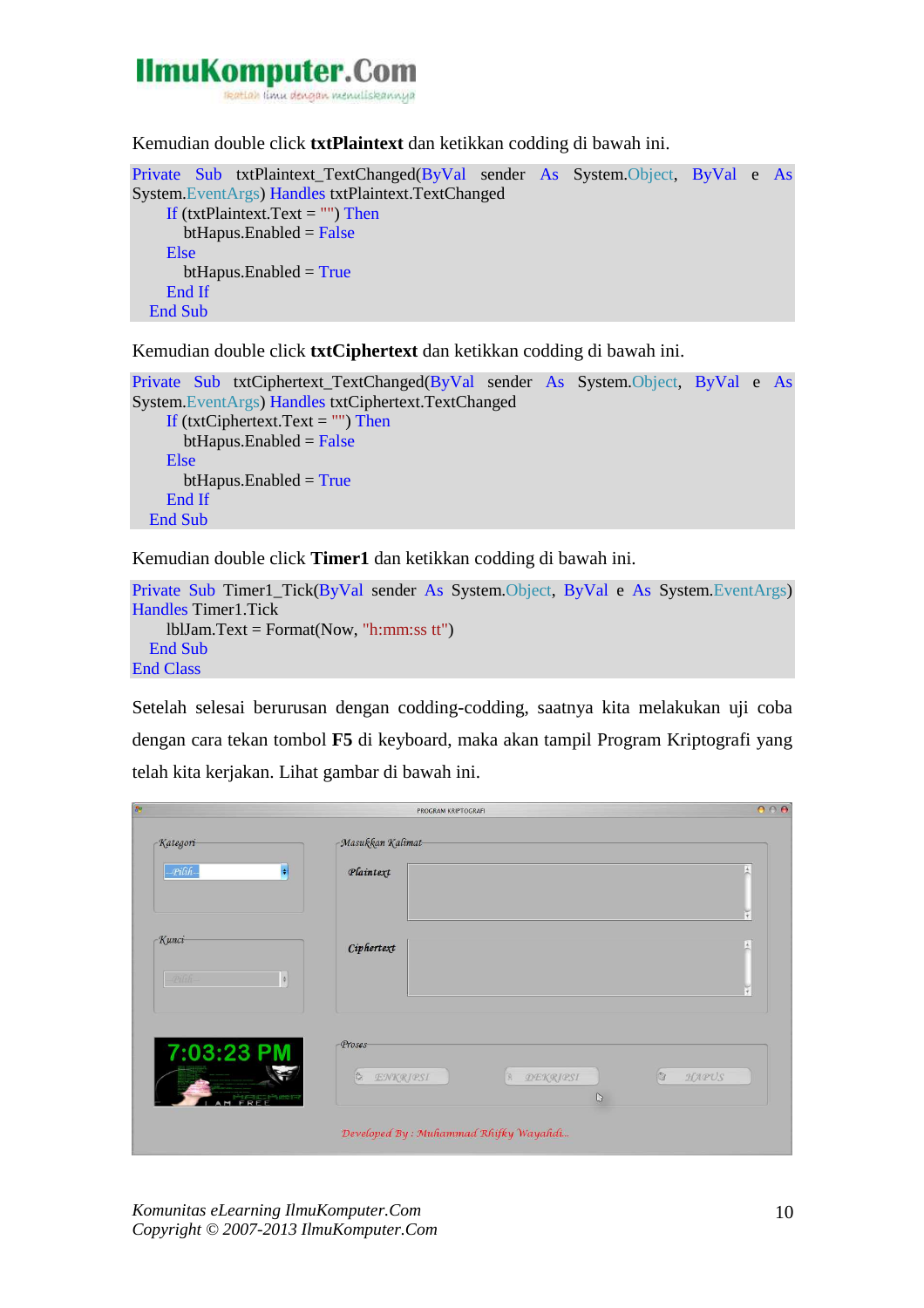

Untuk melihat apakah program yang kita rancang berjalan baik atau tidak kita akan mencoba mengekripsi sebuah kalimat pada Planintext **Selamat Belajar Pemrograman Visual Basic 2010 dan Semoga Contoh Program Ini Bermanfaat.** Dengan kunci yang digunakan adalah **E.** Maka setelah tombol **ENKRIPSI** kita klik maka kalimat akan menjadi kalimat Ciphertext yang tidak dimengerti dengan bertuliskan **Xjqfrfy%Gjqfofw%Ujrwtlwfrfs%[nxzfq%Gfxnh%7565%ifs%Xjrtlf%Htsytm% Uwtlwfr%Nsn%Gjwrfskffy**. Lihat gambar di bawah ini.

| B <sub>2</sub>      |                                  | PROGRAM KRIPTOGRAFI                                                                        | 000 |
|---------------------|----------------------------------|--------------------------------------------------------------------------------------------|-----|
| $-Kategori$         | -Masukkan Kalimat-               |                                                                                            |     |
| Enkripsi<br>H       | Plaintext                        | Selamat Belajar Pemrograman Visual Basic 2010 dan Semoga Contoh Program<br>Ini Bermanfaat  |     |
|                     |                                  |                                                                                            |     |
| $-K$ unci<br>E<br>F | Ciphertext                       | Xjqfrfy%Gjqfofw%Ujrwtlwfrfs%[nxzfq%Gfxnh%7565%ifs%Xjrtlf%Htsytm<br>%Uwtlwfr%Nsn%Gjwrfskffy | A   |
| 7:10:09 PM          | -Proses-<br><b>ENKRIPSI</b><br>授 | $\circ$<br>HAPUS<br>DEKRIPSI                                                               |     |
|                     |                                  | Developed By: Muhammad Rhifky Wayahdi                                                      |     |

Dan silahkan coba menggunakan kunci-kunci lainnya, dan silahkan mencoba merubah **Chipertext** menjadi **Plaintext** kembali dengan pilihan kategori **Dekripsi**.

Selamat Mencoba .^\_^.